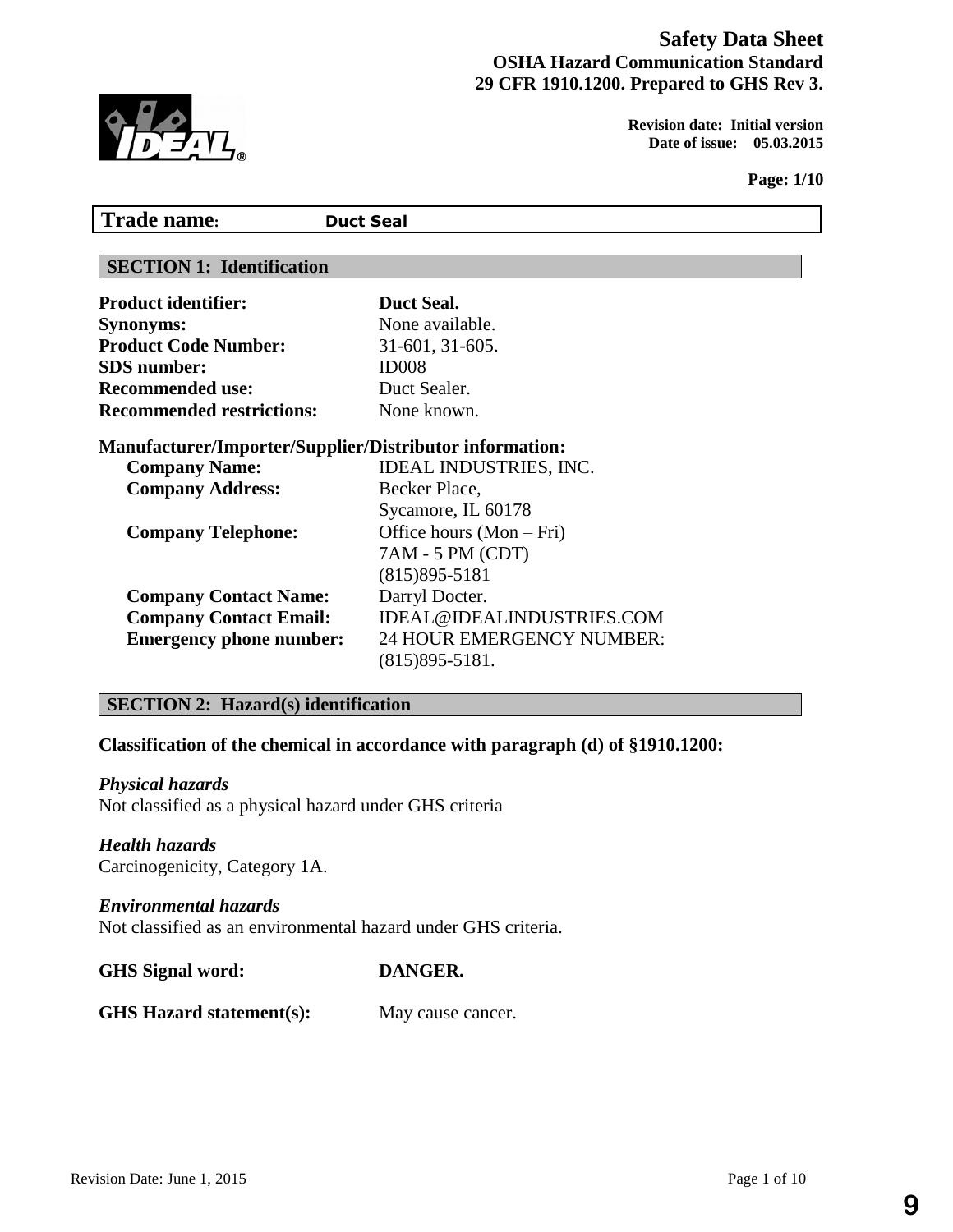Duct Seal SDS#: ID008

# **GHS Hazard symbol(s):**



| <b>GHS Precautionary statement(s):</b> |                                                                                                                                                                                                                                |
|----------------------------------------|--------------------------------------------------------------------------------------------------------------------------------------------------------------------------------------------------------------------------------|
| <b>Prevention:</b>                     | P201 - Obtain special instructions before use.<br>P202 - Do not handle until all safety precautions have<br>been read and understood.<br>P280 - Wear protective gloves/ protective clothing/eye<br>protection/face protection. |
| <b>Response:</b>                       | $P308 + P313$ - IF exposed or concerned: Get medical<br>advice/attention.                                                                                                                                                      |
| Storage:                               | P405 - Store locked up.                                                                                                                                                                                                        |
| Disposal:                              | P501 - Dispose of contents/container to an approved<br>waste disposal plant.                                                                                                                                                   |
|                                        |                                                                                                                                                                                                                                |

# **Hazard(s) not otherwise Classified (HNOC):** None known.

## **Percentage of ingredient(s) of unknown acute toxicity:**  Not applicable.

# **SECTION 3: Composition/information on ingredients**

#### **Mixture:** Butyl Rubber Composite

| <b>Chemical name</b>      | CAS#       | <b>Concentration</b><br>(weight $\%$ ) |
|---------------------------|------------|----------------------------------------|
| Crystalline Quartz Silica | 14808-60-7 | $< 1\%$                                |

## **SECTION 4: First-aid Measures**

#### **Description of necessary measures:**

**Inhalation:** If inhaled, move to fresh air. If not breathing, give artificial respiration. Get medical attention if symptoms persist.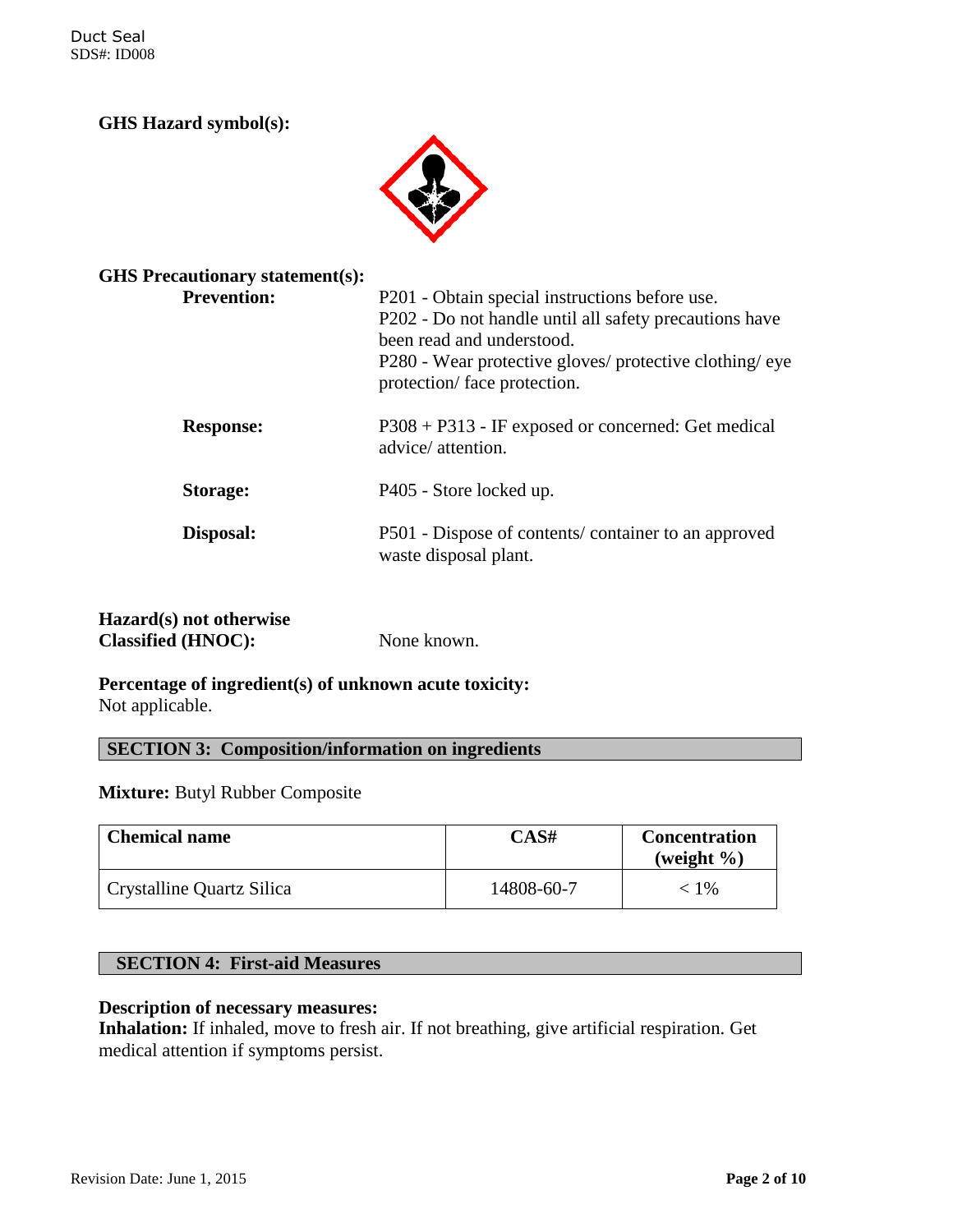**Skin contact:** In case of contact, Wash skin with soap and for at least 15 minutes. Remove contaminated clothing and thoroughly clean before reuse. Get medical attention if symptoms persist.

**Eye contact:** In case of contact, do not remove. Get medical attention.

**Ingestion:** Not likely. If ingested, constipation or blockage may occur. Seek medical attention.

**Most important symptoms/effects, acute and delayed:** May cause cancer.

**Indication of immediate medical attention and special treatment needed:** If any symptoms are observed, contact a physician and give them this SDS sheet. If exposed or concerned: Get medical advice/attention.

## **SECTION 5: Fire-fighting measures**

**Suitable extinguishing media:** Use water, foam, carbon dioxide or dry chemical. **Unsuitable extinguishing media:** No data available.

**Specific hazards arising from the chemical:** None expected. Combustion products - Oxides of nitrogen and carbon may evolve.

**Special protective equipment and precautions for fire-fighters:** For fire involving this material, do not enter any enclosed or confined fire space without proper protective equipment. Use self-contained breathing apparatus with full face shield to protect against the hazardous effects of combustion products and oxygen deficiencies.

#### **SECTION 6: Accidental release measures**

**Personal precautions, protective equipment and emergency procedures:** Isolate immediate hazard area and keep unauthorized personnel out. Wear appropriate protective equipment, including respiratory protection, as conditions warrant (see Section 8). See Sections 2 and 7 for additional information on hazards and precautionary measures.

#### **Methods and material for containment and cleaning up:**

Persons not wearing protective equipment should be excluded from area of spill until cleanup has been completed. Stop spill at source. Avoid allowing material to dry before clean-up. Flush area with water. Apply absorbent and sweep up. Dispose of as solid fill. Prevent runoff to sewers, streams or other bodies of water. If run-off occurs, notify proper authorities as required.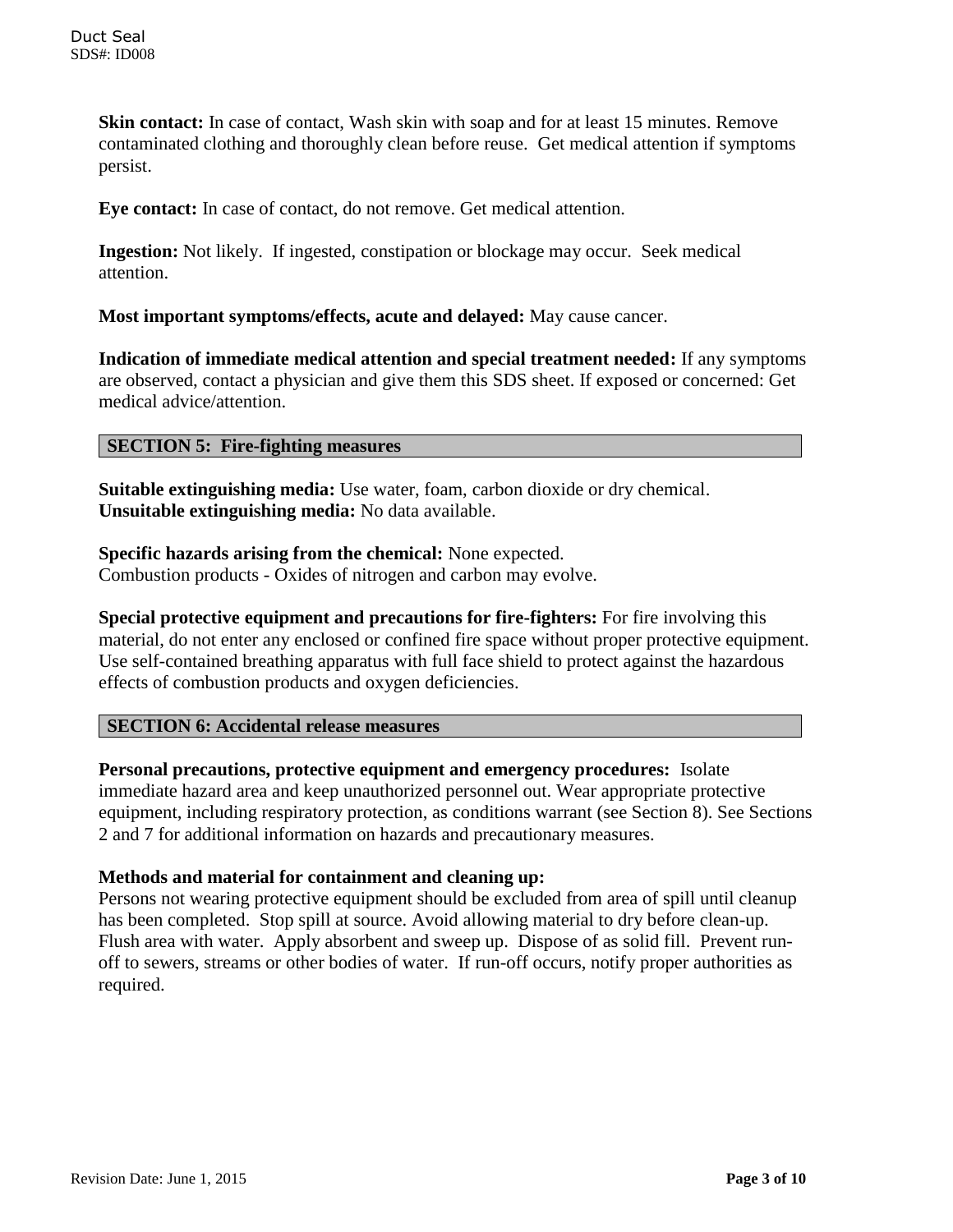## **SECTION 7: Handling and Storage**

**Precautions for safe handling:** Wash thoroughly after handling. Wear protective gloves/clothing and eye/face protection. Use good personal hygiene practices and wear appropriate personal protective equipment (see section 8).

**Conditions for safe storage, including any incompatibles:** Wash hands with soap and water before eating. Keep away from children, infants and pets. Keep in cool, dry location. Keep container(s) tightly closed and properly labeled. Store only in approved containers. Keep away from any incompatible material (see Section 10). Protect container(s) against physical damage.

"Empty" containers retain residue and may be dangerous. "Empty" drums should be completely drained, properly bunged, and promptly shipped to the supplier or a drum reconditioner. All containers should be disposed of in an environmentally safe manner and in accordance with governmental regulations.

# **SECTION 8: Exposure controls/personal protection**

#### **Control Parameters:**

**Occupational exposure limits:**

| US OSHA HAZARDOUS COMPONENTS (29 CFR 1910.1200): |                             |                                       |  |
|--------------------------------------------------|-----------------------------|---------------------------------------|--|
| <b>Permissible Exposure Limits</b>               |                             |                                       |  |
| <b>Substance</b>                                 | PEL-TWA<br>(8 hour)         | <b>PEL-STEL</b><br>$(15 \text{ min})$ |  |
| Crystalline Quartz Silica                        | $30/(%$ SiO2+2)<br>$mg/m^3$ | No data available                     |  |

| <b>US ACGIH Threshold Limit Values</b> |                            |                                       |  |
|----------------------------------------|----------------------------|---------------------------------------|--|
| <b>Substance</b>                       | <b>TLV-TWA</b><br>(8 hour) | <b>TLV-STEL</b><br>$(15 \text{ min})$ |  |
| Crystalline Quartz Silica              | $0.025$ mg/m <sup>3</sup>  | No data available                     |  |

| <b>NIOSH Exposure Limits</b> |                       |                   |
|------------------------------|-----------------------|-------------------|
| <b>Substance</b>             | TWA                   | <b>STEL</b>       |
| Crystalline Quartz Silica    | $0.05 \text{ mg/m}^3$ | No data available |

**Appropriate engineering controls:** General (mechanical) room ventilation is expected to be adequate. Special local ventilation is recommended to keep dust below exposure limits.

#### **Individual protection measures, such as personal protective equipment:**

**Eye/face protection:** The use of OSHA compliant safely glasses or goggles are recommended.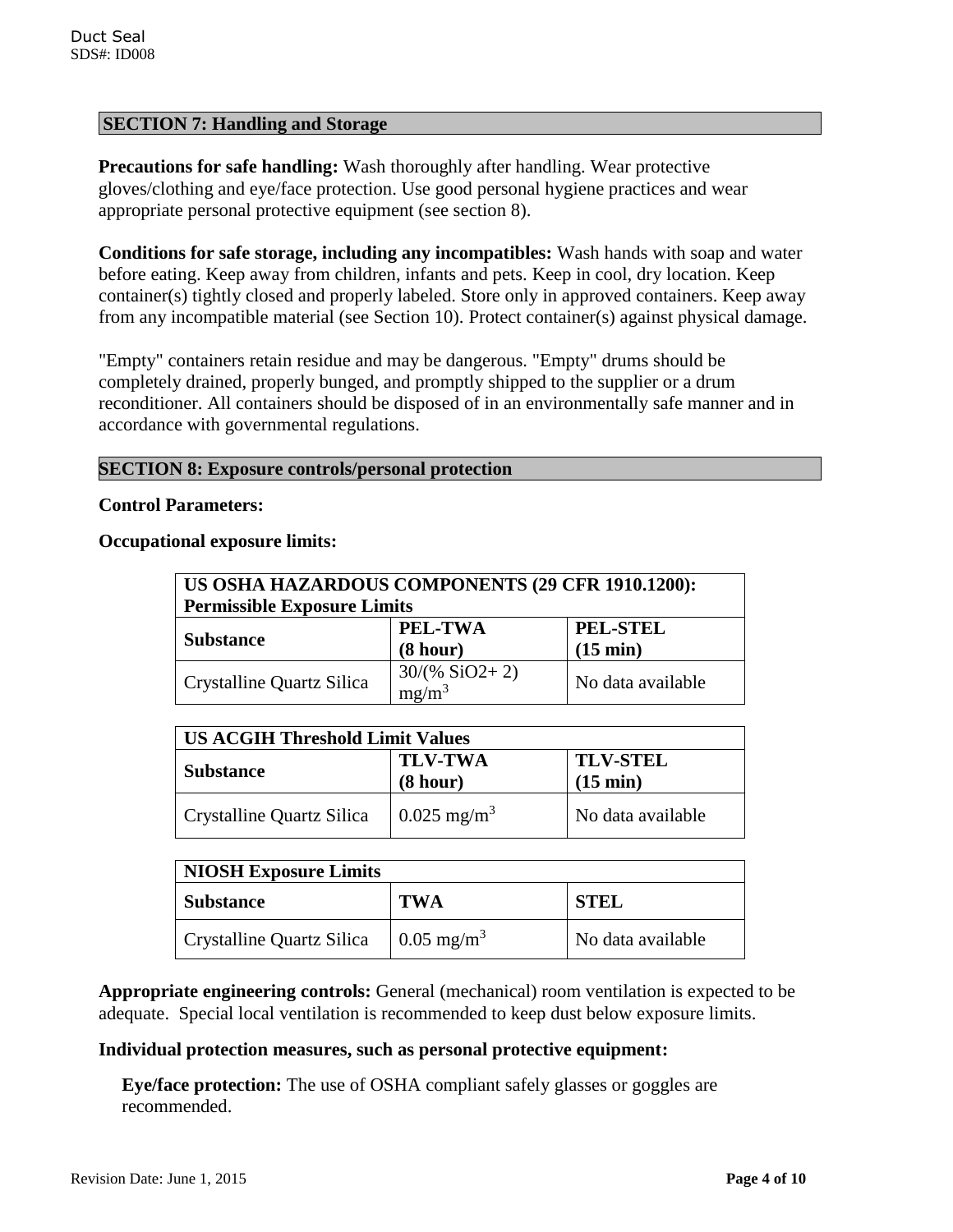**Skin and Hand protection:** None normally required. For sensitive individuals, protect skin from contact. Use cotton gloves if required.

**Respiratory protection:** None normally required.

**Other:** None required.

 **Thermal hazards:** No data available.

## **SECTION 9: Physical and chemical properties**

| <b>Appearance</b>                                          |                   |
|------------------------------------------------------------|-------------------|
| <b>Physical state:</b>                                     | Solid             |
| Form:                                                      | Dark gray putty.  |
| Color:                                                     | Dark gray.        |
| Odor:                                                      | Mild rubber odor. |
| <b>Odor threshold:</b>                                     | No data available |
| pH:                                                        | No data available |
| <b>Melting point/freezing point:</b>                       | No data available |
| Initial boiling point and                                  | None              |
| boiling range:                                             |                   |
| <b>Flash point:</b>                                        | 590°C             |
| <b>Evaporation rate:</b>                                   | No data available |
| <b>Flammability (solid, gas):</b>                          | Not applicable    |
| <b>Upper/lower flammability or explosive limits</b>        |                   |
| <b>Flammability limit – lower %):</b>                      | Not applicable    |
| Flammability limit – upper $(\%):$                         | Not applicable    |
| Explosive limit – lower $(\%):$                            | Not applicable    |
| Explosive limit – upper $(\%):$                            | Not applicable    |
| Vapor pressure:                                            | No data available |
| <b>Vapor density:</b>                                      | No data available |
| <b>Relative Density:</b>                                   | 1.65              |
| Solubility(ies):                                           | Negligible.       |
| Partition coefficient (n-octanol/water): No data available |                   |
| <b>Auto-ignition temperature:</b>                          | No data available |
| <b>Decomposition temperature:</b>                          | No data available |
| <b>Viscosity:</b>                                          | No data available |
| <b>Other information:</b>                                  |                   |
| % Volatile by volume:                                      | 2%                |
| <b>Volatile Organic Compounds (VOC)</b>                    | 17 grams/liter    |
| (as packaged, minus water)                                 |                   |
| Percent solids by weight:                                  | $~1.98\%$         |

# **SECTION 10: Stability and Reactivity**

| <b>Reactivity:</b>         | Not chemically reactive.                    |
|----------------------------|---------------------------------------------|
| <b>Chemical stability:</b> | Stable under normal ambient and anticipated |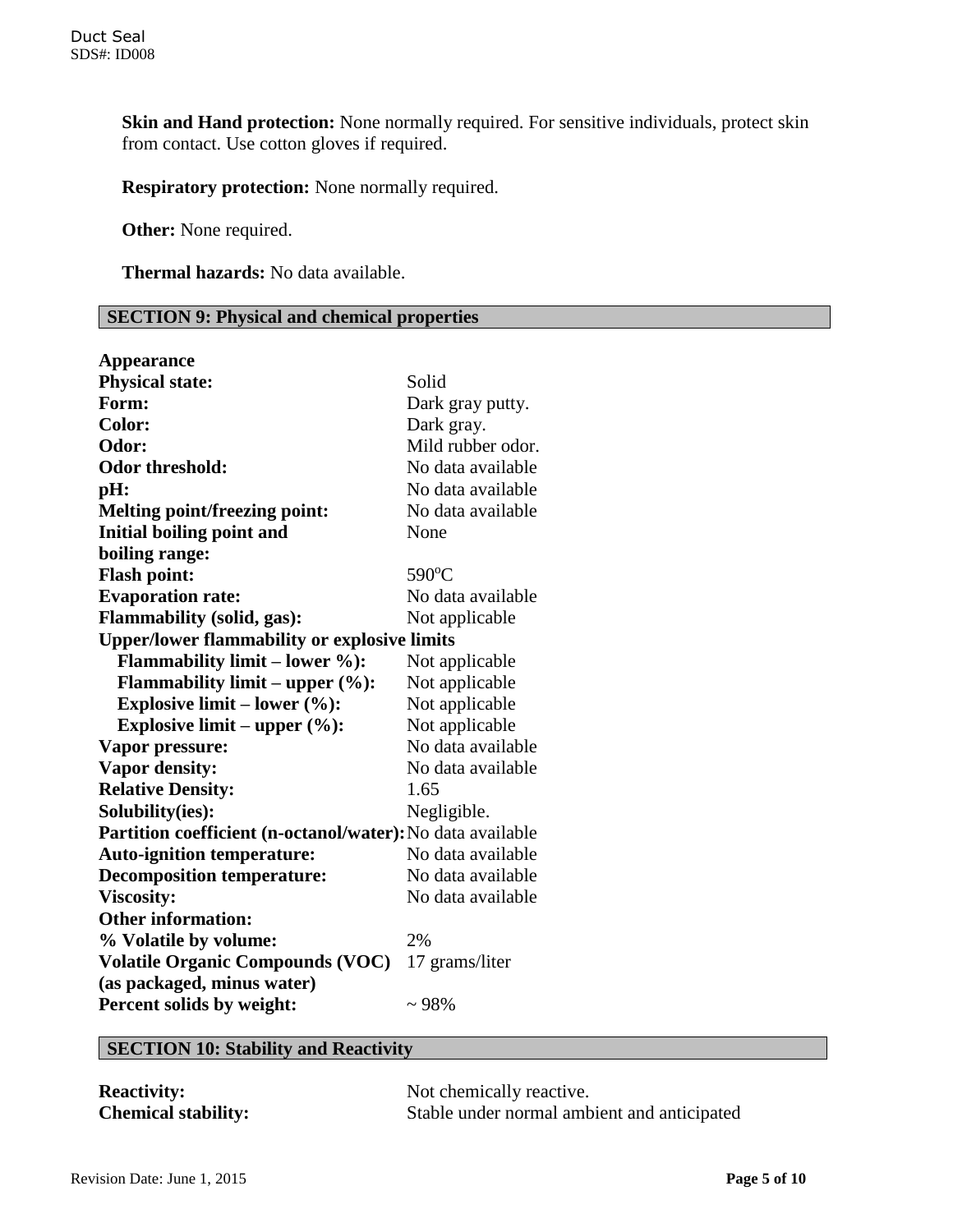|                                               | conditions of use.                       |
|-----------------------------------------------|------------------------------------------|
| <b>Possibility of hazardous reactions:</b>    | Hazardous reactions not anticipated.     |
| <b>Conditions to avoid:</b>                   | None.                                    |
| <b>Incompatible materials:</b>                | Avoid strong oxidizers, acids and bases. |
| Hazardous decomposition Products: None known. |                                          |

## **SECTION 11: Toxicological information**

#### **Information on likely routes of exposure:**

| <b>Inhalation:</b> | Not an expected route of entry.           |  |
|--------------------|-------------------------------------------|--|
| <b>Ingestion:</b>  | Not an expected route of entry.           |  |
| Skin:              | Skin contact is a primary route of entry. |  |
| <b>Eyes:</b>       | Not an expected route of entry.           |  |

## **Symptoms related to the physical, chemical, and toxicological characteristics:**

May cause lung cancer, pulmonary fibrosis and is a suspected human carcinogen.

## **Delayed and immediate effects and chronic effects from short or long-term exposure:** Detailed below.

#### **Numerical measures of toxicity:**

## **Ingredient Information:**

| <b>Substance</b>          | <b>Test Type (species)</b>                                                  | Value                            |
|---------------------------|-----------------------------------------------------------------------------|----------------------------------|
|                           | $LD_{50}$ Oral (Rat)                                                        | No data available                |
| <b>Crystalline Quartz</b> | $LD_{50}$ Dermal (Rabbit)                                                   | No data available                |
| <b>Silica</b>             | <b>TCLo Inhalation - Lowest</b><br>published toxic concentration<br>(Mouse) | $40 \frac{\text{mg}}{\text{kg}}$ |

## **Product Acute Toxicity Estimates:**

Acute Oral Toxicity – no data available Acute Dermal Toxicity - no data available Acute Inhalation Toxicity - no data available

| <b>Skin corrosion/irritation:</b>  | No information available on the mixture, however<br>none of the components have been classified to cause<br>skin corrosion/irritation (or are below the<br>concentration threshold for classification). |
|------------------------------------|---------------------------------------------------------------------------------------------------------------------------------------------------------------------------------------------------------|
| Serious eye damage/eye irritation: | No information available on the mixture, however<br>none of the components have been classified to cause<br>eye damage/irritation (or are below the concentration                                       |

threshold for classification).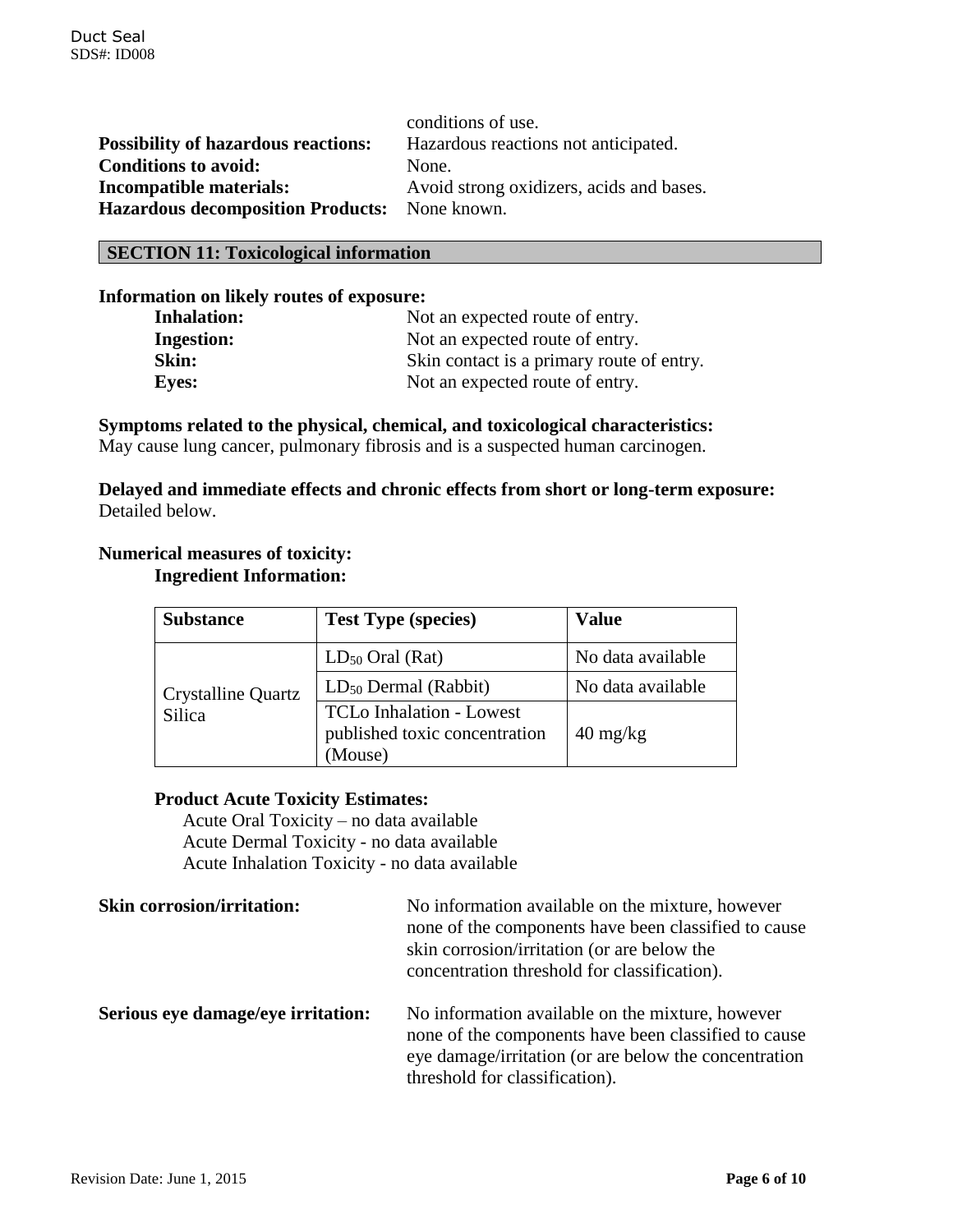| <b>Respiratory sensitization:</b>                          | No information available on the mixture, however<br>none of the components have been classified as a<br>respiratory sensitizer (or are below the concentration<br>threshold for classification). |  |
|------------------------------------------------------------|--------------------------------------------------------------------------------------------------------------------------------------------------------------------------------------------------|--|
| <b>Skin sensitization:</b>                                 | No information available on the mixture, however<br>none of the components have been classified as a skin<br>sensitizer (or are below the concentration threshold<br>for classification).        |  |
| <b>Germ cell mutagenicity:</b>                             | No information available on the mixture, however<br>none of the components have been classified for<br>germ cell mutagenicity (or are below the<br>concentration threshold for classification).  |  |
| <b>Carcinogenicity:</b>                                    | Crystalline Quartz Silica has been found to be a<br>potential carcinogen in the International Agency for<br>Research on Cancer (IARC) Monographs (2012).                                         |  |
| <b>Reproductive toxicity:</b>                              | No information available on the mixture, however<br>none of the components have been classified for<br>reproductive toxicity (or are below the concentration<br>threshold for classification).   |  |
| Specific target organ toxicity-<br><b>Single exposure:</b> | No information available on the mixture, however<br>none of the components have been classified for<br>STOT SE (or are below the concentration threshold<br>for classification).                 |  |
| Specific target organ toxicity-<br><b>Repeat exposure:</b> | No information available on the mixture, however<br>none of the components have been classified for<br>STOT RE (or are below the concentration threshold<br>for classification).                 |  |
| <b>Aspiration hazard:</b>                                  | No information available on the mixture, however<br>none of the components have been classified for<br>aspiration hazard (or are below the concentration<br>threshold for classification).       |  |
| <b>Further information:</b>                                | No data available.                                                                                                                                                                               |  |

# **SECTION 12: Ecological information**

**Ecotoxicity: Product data:** No data available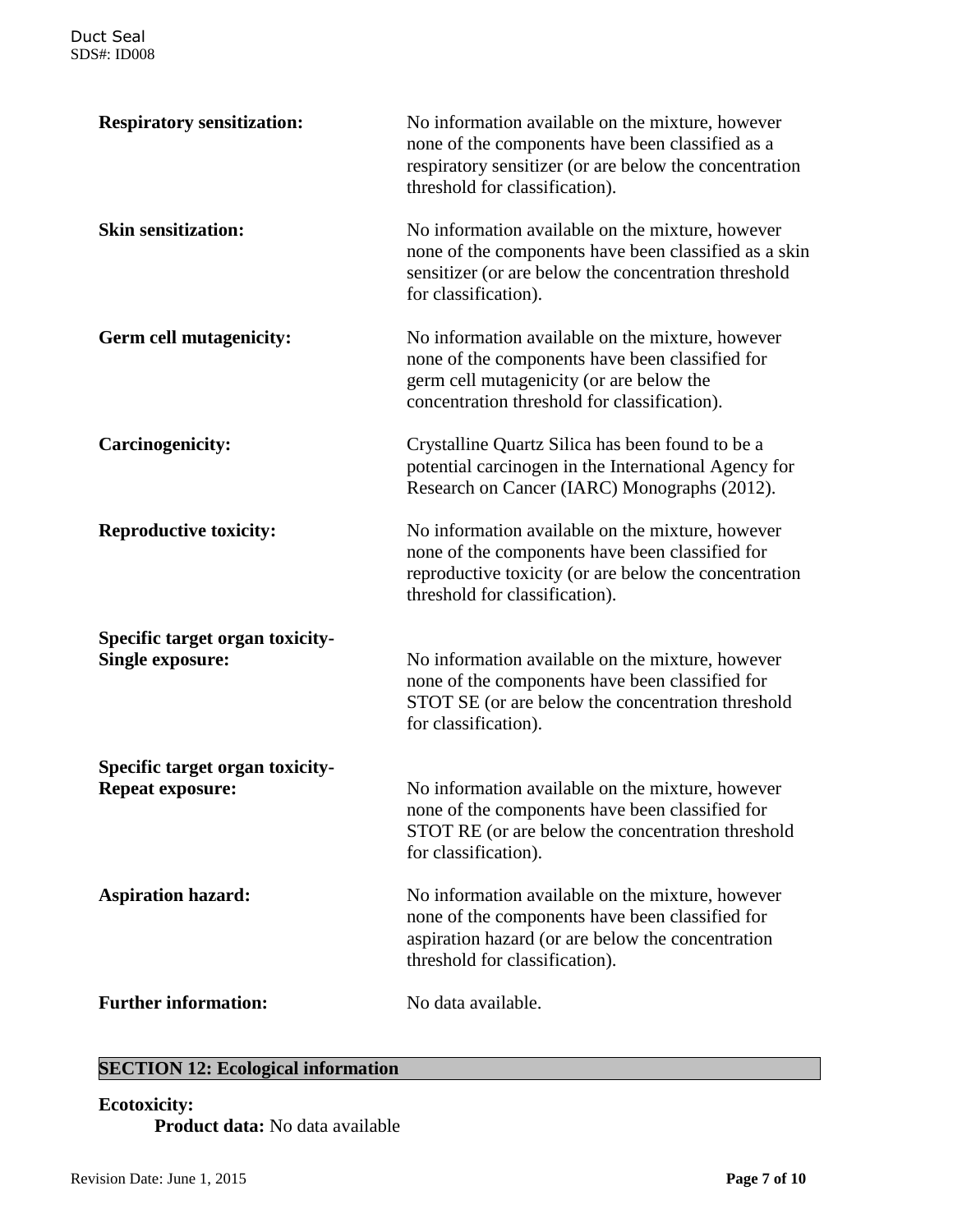## **Ingredient Information:**

| <b>Substance</b>             | <b>Test</b><br><b>Type</b> | <b>Species</b>    | <b>Value</b>      |
|------------------------------|----------------------------|-------------------|-------------------|
| Crystalline Quartz<br>Silica | $LC_{50}$                  | Fish              | No data available |
|                              | $LC_{50}$                  | Aquatic crustacea | No data available |
|                              | $EC_{50}$                  | Algae             | No data available |

**Persistence and Degradability:** No data available **Bioaccumulative Potential:** No data available.

**Mobility in Soil:** No data available.

**Other adverse effects:** No data available.

## **SECTION 13: Disposal considerations**

## **Disposal instructions:**

Contact a licensed professional waste disposal service to dispose of this material. Dissolve or mix the material with a combustible solvent and burn in a chemical incinerator equipped with an afterburner and scrubber. Offer surplus and non-recyclable solutions to a licensed disposal company.

The generator of a waste is always responsible for making proper hazardous waste determinations and needs to consider state and local requirements in addition to federal regulations.

See Sections 7 and 8 for information on handling, storage and personal protection and Section 9 for physical/chemical properties. It is possible that the material as produced contains constituents which are not required to be listed in the SDS but could affect the hazardous waste determination. Additionally, use which results in chemical or physical change of this material could subject it to regulation as a hazardous waste.

## **SECTION 14: Transport Information**

**DOT:** This material is not classified as dangerous under DOT regulations.

**IATA:** This material is not classified as dangerous under IATA regulations.

**IMDG:** This material is not classified as dangerous under IMDG regulations.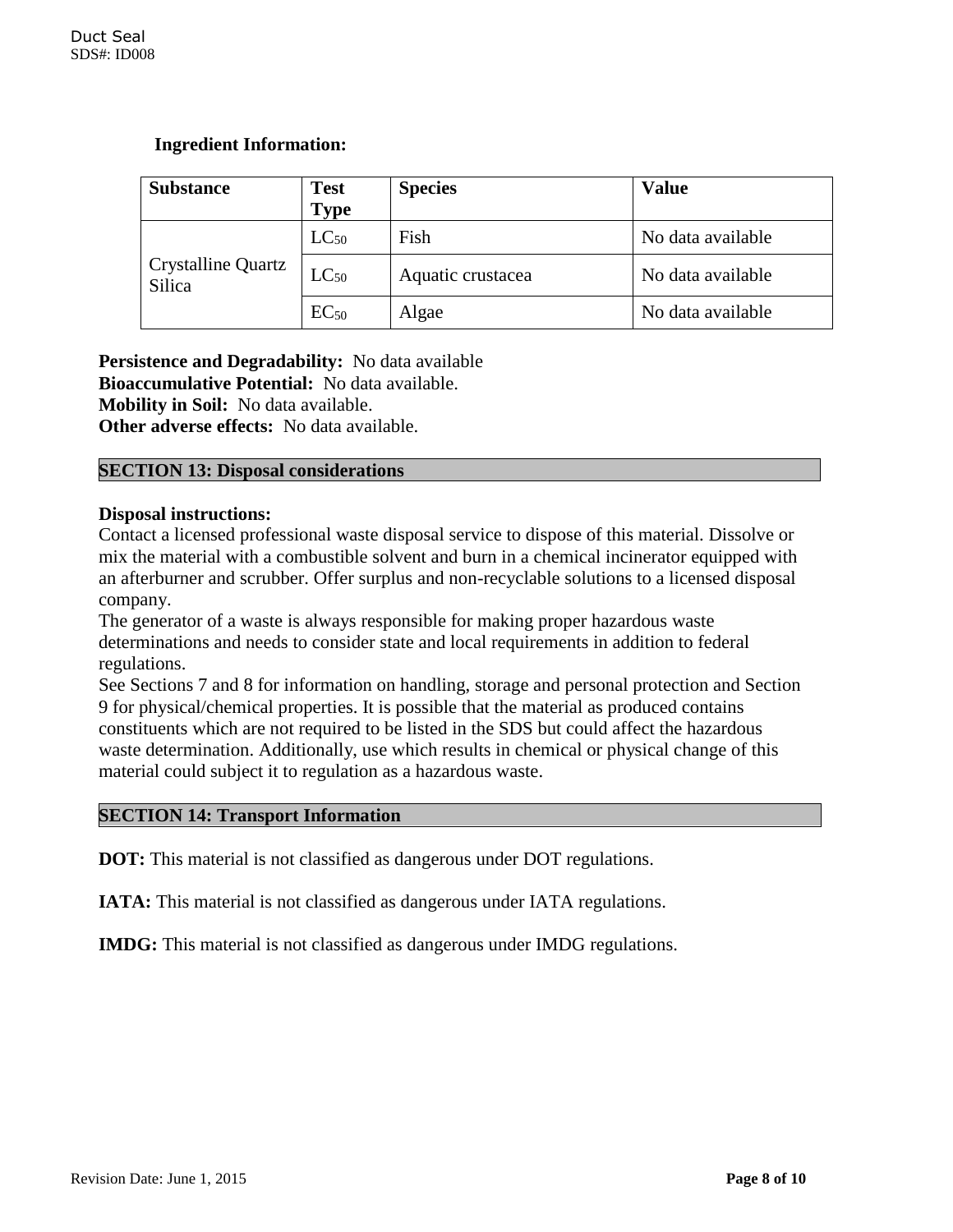#### **SECTION 15: Regulatory Information**

#### **Safety, health and environmental regulations specific for the product.**

#### **USA:**

**United States Federal Regulations:** This SDS complies with the OSHA, 29 CFR 1910.1200. The product is hazardous under OSHA.

**Toxic Substances Control Act (TSCA)** – All substances in this product are listed, as required, on the TSCA inventory.

#### **SARA Superfund and Reauthorization Act of 1986 Title III sections 302, 311,312 and 313:**

Section 302 – No chemicals in this material are subject to the reporting requirements of SARA Title III, Section 302.

## **CERCLA Hazardous Substance List, 40 CFR 302.4:**

None listed.

**Clean Air Act (CAA) Section 112(r) Accidental Release Prevention (40 CFR 68.130):** None listed.

**Clean Water Act Section 311 Hazardous Substances (40 CFR 117.3**): None listed.

**SARA Title III Section 302 Extremely Hazardous Substance (40 CFR 355, Appendix A):** None listed.

**Section 311/312 (40 CFR 370):**

**Acute Health Hazard:** Yes **Chronic Health Hazard:** No **Fire Hazard:** No **Pressure Hazard:** No **Reactivity Hazard:** No

#### **Section 313 Toxic Release Inventory (40 CFR 372):**

This product contains the following materials that are subject to the reporting requirements of Section 313 of EPCRA: 14808-60-7 Crystalline Quartz Silica – 0.5%.

#### **STATE REGULATIONS:**

This SDS contains specific health and safety data is applicable for state requirements. For details on your regulatory requirements you should contact the appropriate agency in your state.

**California Proposition 65 (California Safe Drinking Water and Toxic Enforcement Act of 1986:** Silica, crystalline (airborne particles of respirable size) is listed on Prop 65 as a carcinogen.